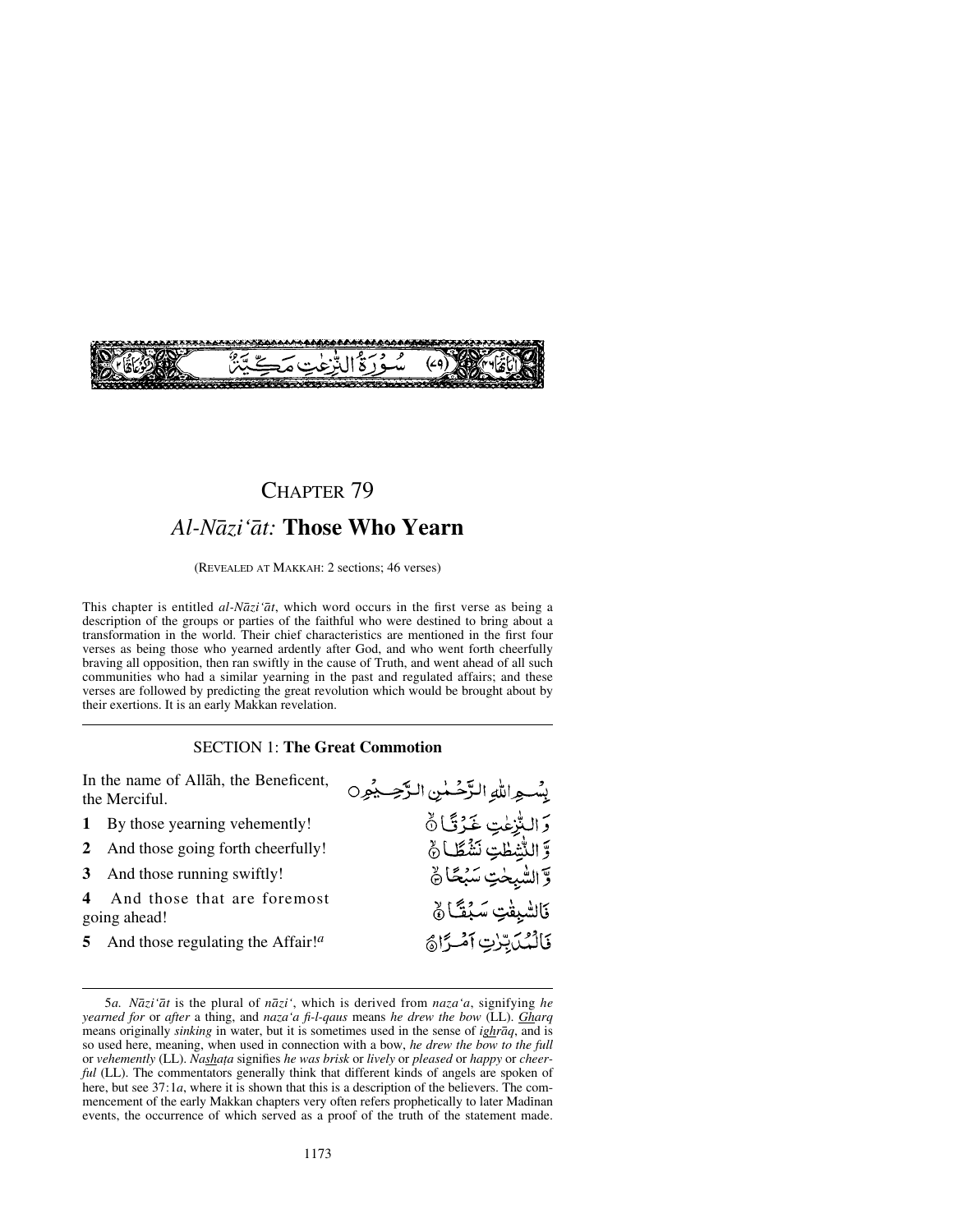روستوم الرَّاجِفَة لَّ **6** The day when the quaking one shall quake *<sup>a</sup>* — تَنْبَعُهَا الرَّادِ فَيَّ **7** The consequence will follow it.*<sup>a</sup>* قُلْوُبُّ يَوْمَيِنِ وَّاجِفَهُ ۚ **8** Hearts that day will palpitate, **9** Their eyes downcast. أنصائرها خايشعة فثي **10** They say: Shall we indeed be بِرْدُورُدِينَ بِرَايَا سَرُدُودِدُنَ فِي الْمَافِرَةِ۞ restored to (our) first state?*<sup>a</sup>* **كَ**اذَاكُنَّا عِظَامًا تَّخِرَةً ٥ **11** What! After we are rotten bones? **12** They say: That would then be a قَالَوْاتِلُكَ إِذًا كَةً ةَ خَاسِدَةٌ هُ return with loss. فَأَنَّمَاهِيَ رَجُرَةٌ وَّاحِدَةٌ َهُ **13** It is only a single cry, **14** When lo! they will be awak-فَأَذَاهُمْ بِالسَّاهِرَةِ هُ ened.*<sup>a</sup>*

Though the words may also apply to the later wars, I prefer the significance that they give a description of the spiritual characteristics of the faithful. There was undoubtedly a vehement yearning in the hearts of the believers for their Maker (v. 1), and it was this ardent desire that made them go forth in the way of God cheerfully in spite of the severest opposition  $(v, 2)$ ; they ran swiftly  $(v, 3)$ , so that they traversed eastern and western lands in an incredibly short time; they were thus ahead of all those who ever carried the message of Truth to their fellow-man (v. 4); and lastly, they regulated the affair of the spread of Truth in the world (v. 5), so that the farthest east (China) and farthest west (Morocco and Spain) were lit with the light of Islåm within a hundred years. Compare 32:5 where the regulating of the Affair is also spoken of, and see 32:5*a*. Taking the words in a general sense, we may interpret them as indicating the various stages through which an affair is brought to a successful issue. The first stage is that of an ardent desire or yearning for it; the second is that of going forth cheerfully to accomplish it; the third is that of running swiftly for its accomplishment, or adopting the line of least resistance; the fourth is that of going ahead of others; and the fifth that of regulating it in the best possible way.

6*a. Rajafa* signifies *it was in a state of commotion, agitation,* or *convulsion* (LL).

The quaking of the earth is often spoken of as an indication of a great revolution. The word *rajafa* in relation to a people — *rajafa al-qaumu* — signifies that *the people prepared themselves for war*.

What is meant is therefore that the efforts of the faithful spoken of in the first five verses will bring about a great commotion or a great revolution in the world, indicating the transformation which was to be brought about through them.

7*a. Al-rådifah* means literally *what must happen afterwards*, from *radifa*, meaning *he* or *it followed* or *came after it* or *him* (LL). Thus *rådifah* is really *the consequence of an affair*, a significance given under the word *ridf* by the lexicologists (LL). The consequence of great commotions is the ultimate triumph of Truth. But the triumph of Truth is also the destruction of the opponents of Truth; hence the mention of *palpitating hearts* and *downcast eyes* in the next two verses.

10*a.* It is the opponents who are referred to in *they say*.

14*a.* The spiritual awakening — the great transformation to be brought about by the Prophet — is spoken of here in clear words. This awakening was first to be brought about in Arabia and then in the whole world.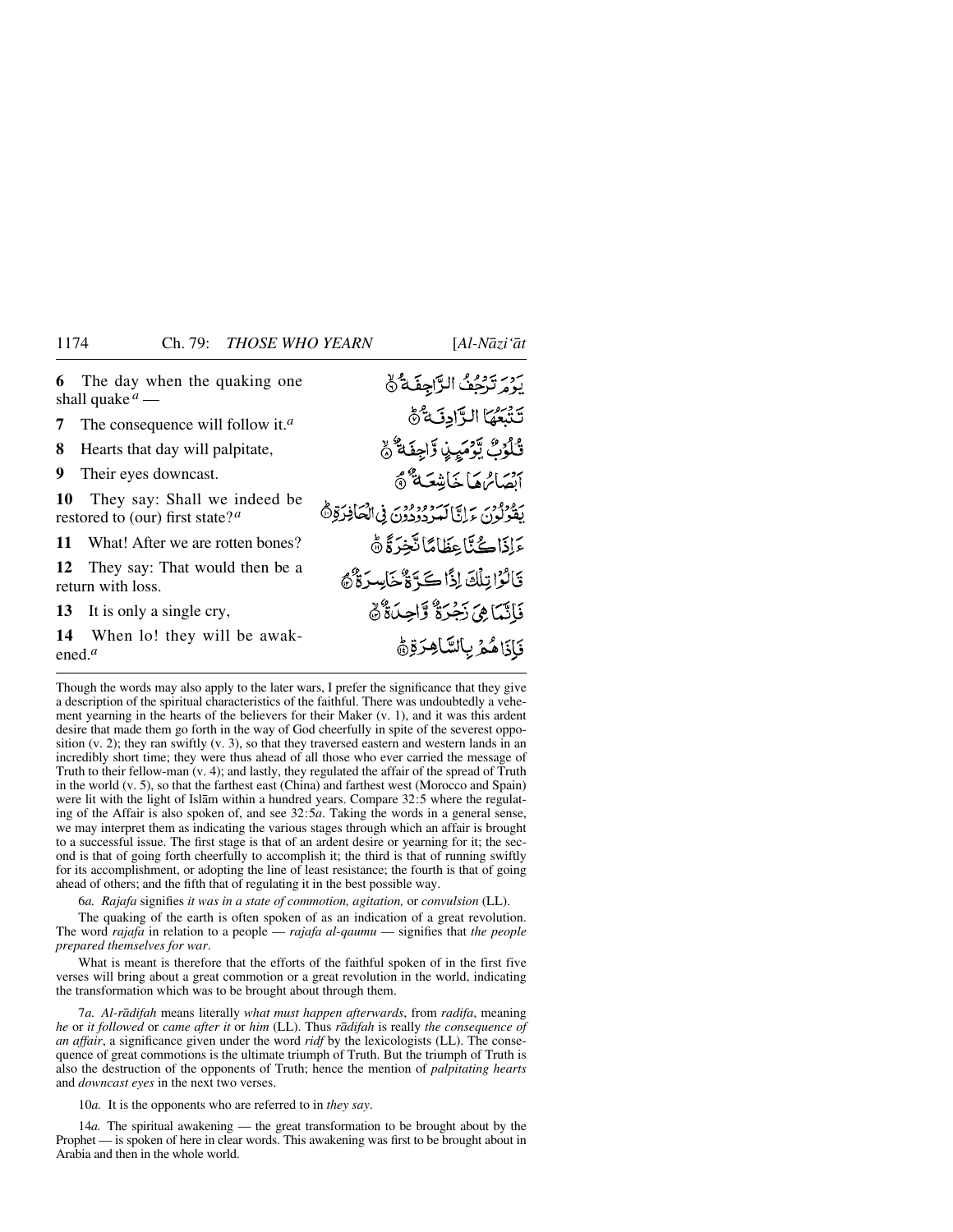**15** Has not there come to thee the story of Moses,

**16** When his Lord called him in the holy valley, Tuwā?

**17** Go to Pharaoh, surely he has rebelled.

**18** And say: Wilt thou purify thyself?

**19** And I will guide thee to thy Lord so that thou fear (Him).

**20** So he showed him the mighty sign;

**21** But he denied and disobeyed.

**22** Then he went back hastily,

**23** So he gathered and called out.

**24** Then he said: I am your Lord, the most High.

**25** So Allåh seized him with the punishment of the Hereafter and of this life.*<sup>a</sup>*

**26** Surely there is in this a lesson for him who fears.

اِذْ نَاذِرِ مُ رَبَّهُ بِالْرَادِ الْمُقَلَّسِ طُرُّىَّ إِذْهَبُ إِلَىٰ فِرْعَوْنَ إِنَّهَ لَهِ لَمِّ لَمَّ فَقَمْلُ هَـٰلُ لَكَ إِلَىٰٓ أَنۡ تَذَكَّلُّ ۞ وَ أَهْدِيبَكَ إِلَى سَ بِّكَ فَتَخْشَى ﴾ فآربهُ الْأَيَةَ الْكُبُرُى حَجّ فَڪَٽَٽَ وَعَضَىٰ۞ نثرادبير يشلي هجّ فَحَشَرَ فَيَأْذِي آَهُمْ فَقَالَ آيَا بَرَّتْكُمْ الْأَعْلَىٰ وَّ فَأَخَذَهُ اللَّهُ نَكَالَ الْأَخِرَةِ وَالْأَرْمَلِ ٥ إِنَّ فِي ذٰلِكَ لَعِبْرَةً لِّمَنْ يَحْشَى ﴾

هَــلُ أَتْبِيكَ حَبِيبِيثُ مُؤْسَى هُمَّ

#### SECTION 2: **The Great Calamity**

**27** Are you the stronger in creation or the heaven? He made it.

**28** He raised high its height,*<sup>a</sup>* and made it perfect,

**29** And He made dark its night and brought out its light.

ءَأَنْ قَوْ أَنِتَبٍ مُّ جَبِّلْقًا أَمِرِ السَّبَهِ بِٱلْمُ طَ سنيمارية يَ نَبَعَ سَيُبْكَهَا فَسَوّْبِهَاهُمْ وَ أَغْطَشَ لَيْلَعَا وَ آخَرَجَ ضُخْبِهَا ۞

<sup>25</sup>*a.* The nature of the punishment in store for the opponents is made clear by citing the example of Pharaoh, whose punishment was the punishment of the Hereafter as well as of this life. Even such was to be the punishment of the Prophet's opponents, abasement in this life and chastisement in the next.

<sup>28</sup>*a.* The raising high of the height is, says Rz, an allusion to its extremely great height. There is a reference here to the great distances of the heavenly bodies, which stagger human imagination.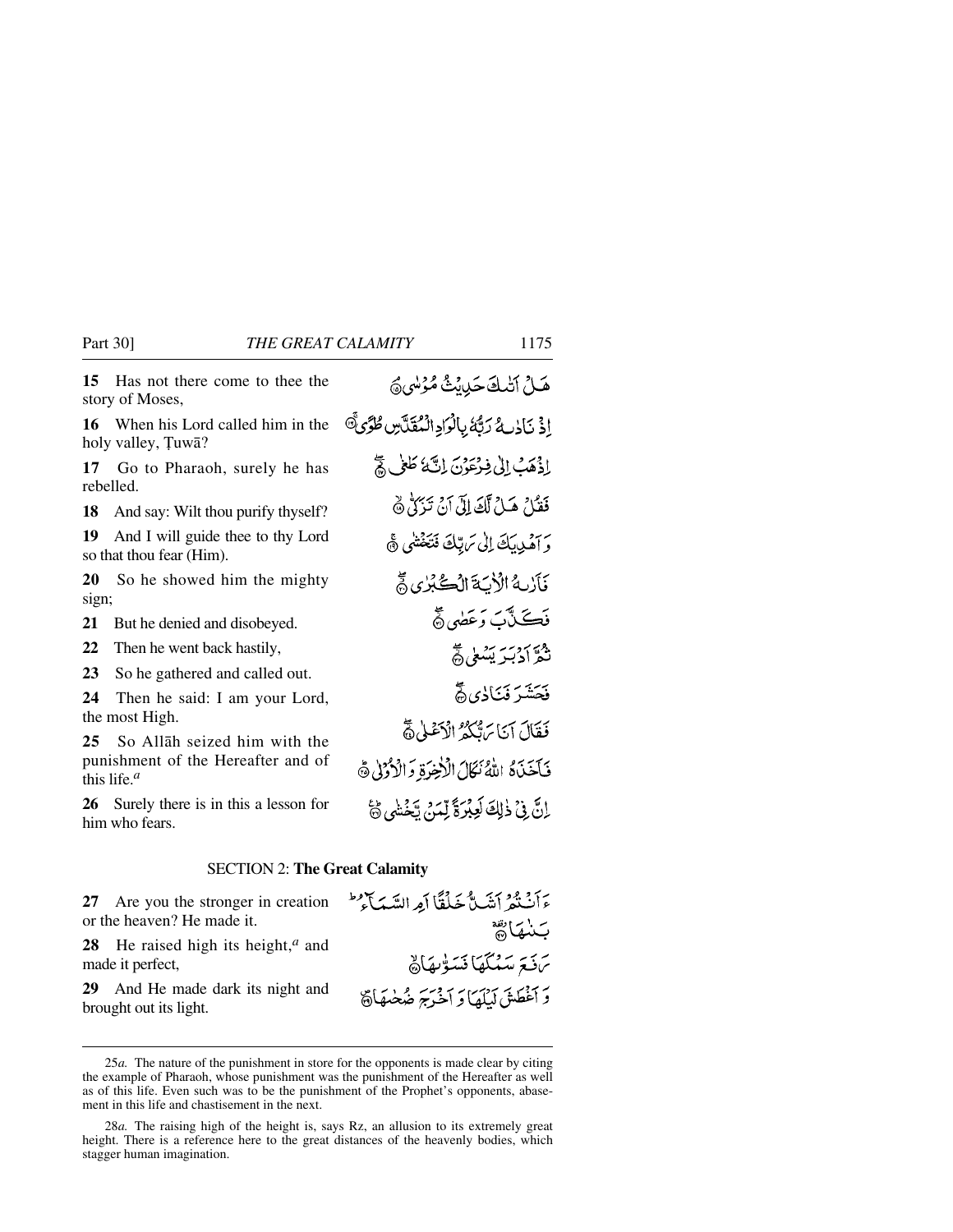**30** And the earth, He cast it after that.*<sup>a</sup>*

**31** He brought forth from it its water and its pasture.

**32** And the mountains, He made them firm,

**33** A provision for you and for your cattle.*<sup>a</sup>*

**34** So when the great Calamity*<sup>a</sup>* comes;

**35** The day when man remembers all that he strove for,

**36** And hell is made manifest to him who sees.

**37** Then as for him who is inordinate,

**38** And prefers the life of this world,

**39** Hell is surely the abode.

**40** And as for him who fears to stand before his Lord and restrains himself from low desires,*<sup>a</sup>*

**41** The Garden is surely the abode.

وَ الْأَتْرَاضَ بَعَيْدَ ذٰلِكَ دَخْيَهَاْ مُ .<br>أهرس مِنْهَا مَأْءَهَا دِ مَرْعُدِهَاهُ وَالْجِبَالَ آرْسُهَانَ مَتَاعًا لَكُمْ وَلِاَنْعَامِكُمْ فَإِذَاجَاءَتِ الطَّامَّةُ الْكُلُّرُى فَ بِهِ بِرِيبِهِ الرَّبْسَانُ مَا سَعٰى ﴾ ر و بَرْنَ تِ الْجَجِيْعُ لِمَنْ يَكْرُى @ وَإِمَّا مَنْ طَغِي هُ دَ النَّهَ الْجَذِوَّةَ السَّانُكَ كَ فَأَنَّ الْجَجِيْعَ فِي الْمَأْلُويِ ثَمَّ وَ آمِيًّا مَنْ خَافَ مَقَامَرَ رَبُّهٖ دَنَهَي التَّفْسَ عَنِ الْهَوْيِ هِ فَانَّ الْمَتَّةَ هِيَ الْمَأْرُى ﴾

33*a.* How the earth was made fit for living on is next made clear. Its water, which is the source of all its life, was brought forth from it, and water made possible the growth of vegetation. The mountains, we are further told, were raised so that they might serve as a *provision for you* and *your cattle*. The mountains are the sources of rivers and through these all living things on earth are provided with sustenance.

34*a*. Tāmmah signifies a calamity that predominates over others or *a great* or *formidable thing* (LL). By the *ƌmmah* is generally understood only the *Resurrection*, but the words of v. 25 make it clear that the reference is as much to the calamity of this life as to the Resurrection. The making of hell manifest to him *who sees* in v. 36 is a clear indication of the same; the hell of the next life is spoken of in v. 39.

40*a.* Refraining from low desires is the chief source from which grows a paradise. This further shows that the description given in the first five verses is really a description of the spiritual advancement of the faithful.

<sup>30</sup>*a.* The word *daÌ* is ordinarily translated as *spread* or *expanded*, but it also means *he threw* or *cast* and *impelled, propelled* or *removed from its place* a stone with his hand (T, LL). Two things are made clear in this brief statement: (1) The earth was brought into existence after the heaven, or the starry creation; and (2) It was cast away, as a stone is cast away, from a bigger creation.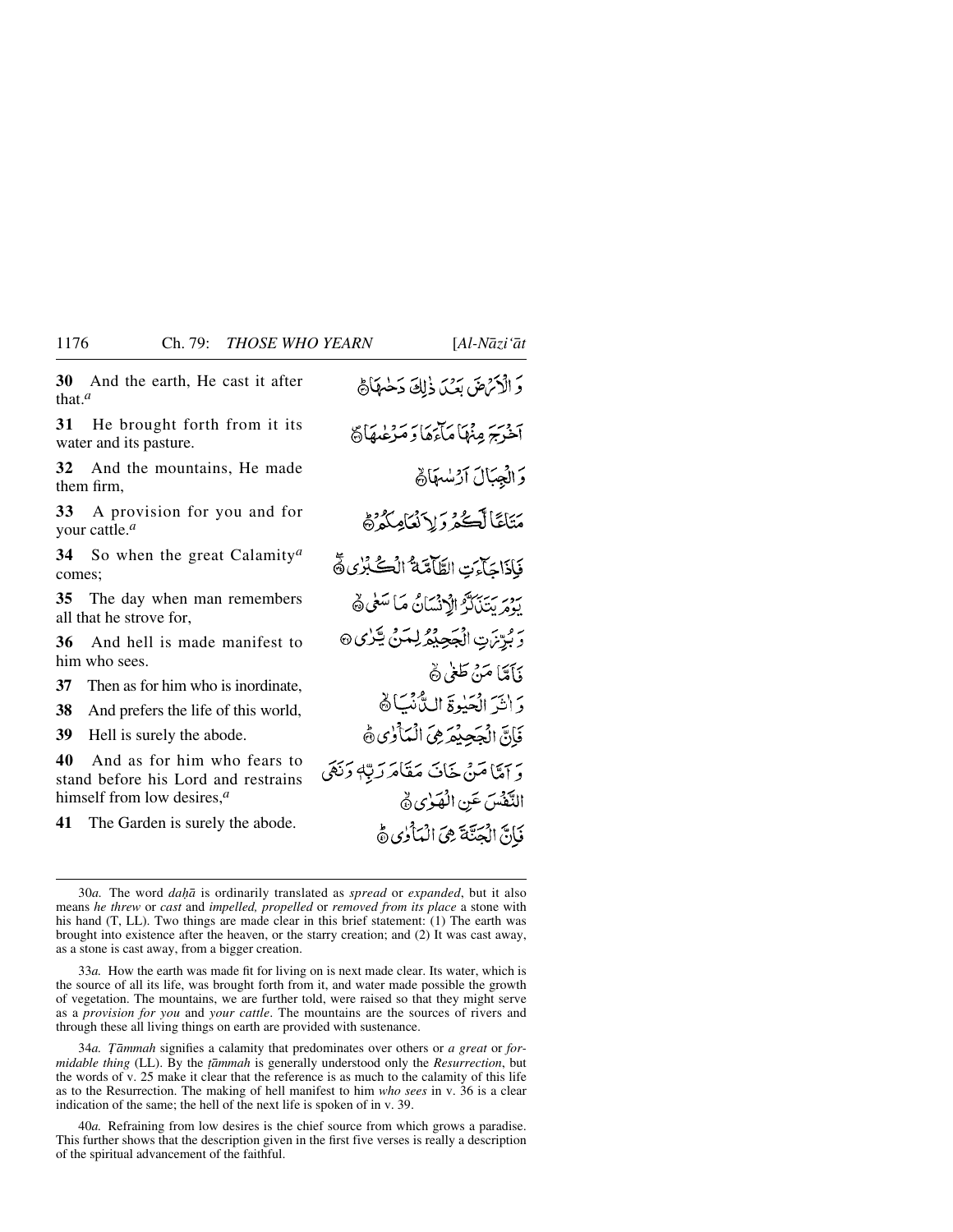|    | 42 They ask thee about the Hour,<br>When will that take place,                                           | يَسْتَلَوْنَكَ عَنِ السَّاعَةِ أَيَّانَ مُرْسُمَاَةً                                 |
|----|----------------------------------------------------------------------------------------------------------|--------------------------------------------------------------------------------------|
| 43 | About which thou remindest?                                                                              | فِيْمَ آنْتَ مِنْ ذِكْرُهَاهُ                                                        |
|    | 44 To thy Lord is the goal of it. <sup><i>a</i></sup>                                                    | الى ترتكَ مُنْتَهْبِهَا هَ                                                           |
|    | <b>45</b> Thou art only a warner to him<br>who fears it.                                                 | انْتِيَآ أَنْتَ مُنۡدِيۡ مُّ مَنۡ يَّخۡشَٰهَاۚ هَٰ                                   |
|    | 46 On the day when they see it, it<br>will be as if they had but tarried for<br>an evening or a morning. | كَأَنَّهُمْ يُوْمِرِ يَرْدِّنَهَا لَمْهِ بَ1ْبَلْنَوْا<br>الآعشتَةَ أَدْ ضُخْبِهَاهُ |
|    |                                                                                                          |                                                                                      |

<sup>44</sup>*a.* The Hour is in itself a manifestation of Divine purpose. The destruction or punishment of the disbelievers is not an end in itself. The great goal of this punishment is the Lord — *Rabb* — Who brings everything to perfection, and the real goal of human life is thus the Lord or the meeting with the Lord.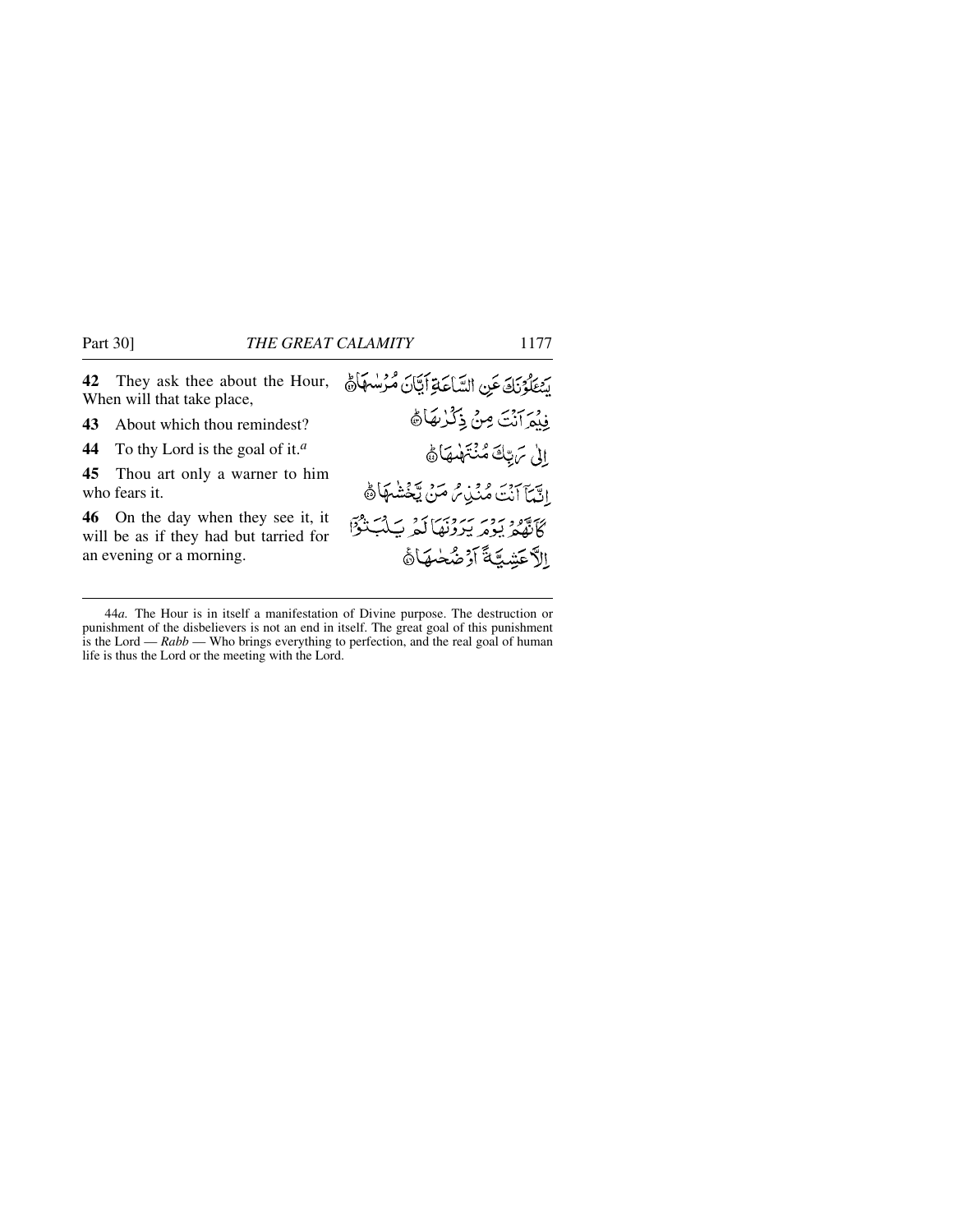

### CHAPTER 80

## *'Abasa:* **He Frowned**

(REVEALED AT MAKKAH: 42 verses)

Opening with a touching incident as to how a blind man interrupted the Holy Prophet's conversation with some of the chiefs of the Quraish, and how the Prophet *frowned* at this interruption, this chapter, to which the incident gives its title, really states that the poor and the humble who accepted the Truth would be raised to eminence, and therefore the Prophet should not be anxious if eminent men did not listen to his message. The chapter thus speaks of the greatness to which the Qur'ån would raise its followers, and of its conquests in the far future. It is admittedly one of the very early revelations.

بِسْعِ اللَّهِ الرَّحْسٰنِ الرَّحِيْمِِ In the name of Allåh, the Beneficent, the Merciful. عَبَسَ وَ تَـوَلِّيُّ ۞ **1** He frowned and turned away, **2** Because the blind man came to أَنَّ جَآءَهُ الْأَخْنِي هَي him.*<sup>a</sup>*

2*a*. The blind man was Ibn Umm Maktūm ('Abd Allāh, son of Shuraiḥ), who came to the Holy Prophet while he was explaining the doctrines of Islåm to an assembly of the leaders of the Quraish and, interrupting, asked to be taught what Allah had revealed to him. The Holy Prophet took this untimely interruption ill — *he frowned* and did not pay any attention to his question; on which he received this revelation (Tr. 44:80). This incident shows that the source of the Holy Prophet's revelation was other than his own mind. In the first place there was no ill-treatment for which the Holy Prophet should have repented, as Rodwell supposes him to have done. The Prophet's inattention to an intruder, while he had not yet finished his conversation, was quite natural. Again, he did not chide the intruder for his interruption, but only disliked it and gave him no answer, as the words of the Qur'ån plainly show. Secondly, even if he may be supposed to have repented for not having given an answer to the blind man, it would have been sufficient to have recalled him and treated him more gently. At any rate, if it were left to the option of an individual, he himself would be the last person to give permanence to a reproval for his own act. Hence the source from which the Holy Prophet received his revelation was outside his own heart or his own inclinations.

It may be noted that the chief trait of the Holy Prophet's character was his great regard for the poor. There are numerous incidents on record showing how he would do an old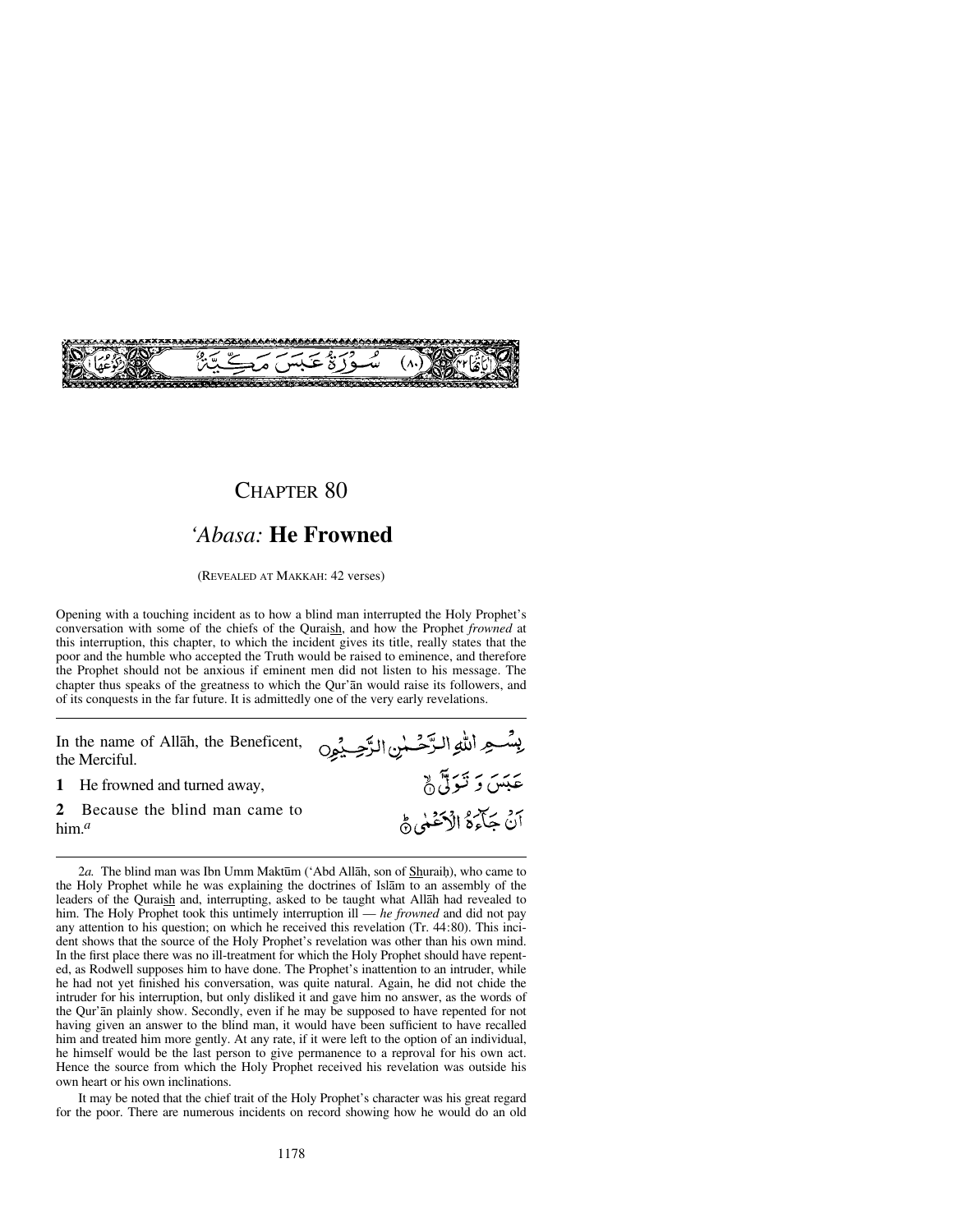|                                                         | 3 And what would make thee know<br>that he might purify himself, | رَ مَا يُدْيِرِيْكَ لَعَلَّمَ يَذَكَّرُهَ                  |
|---------------------------------------------------------|------------------------------------------------------------------|------------------------------------------------------------|
| 4                                                       | Or be mindful, so the Reminder<br>should profit him?             | آوَ بَيْأَكَّرْ فَتَنْفَعَهُ النَّاكُرٰي هُ                |
| 5.                                                      | As for him who considers himself<br>free from need               | أَمَّا مَنِ اسْتَغَنَّىٰ ﴾<br>ذَآنَتَ لَمَّا تَصَلُّهَى هَ |
| 6                                                       | To him thou dost attend.                                         | دَمَا عَلَّنَكَ ٱلَّآتَ ٱلَّذُنَّ لَّهُ                    |
| 7                                                       | And no blame is on thee, if he puri-                             |                                                            |
|                                                         | fy himself not. <sup><math>a</math></sup>                        | دَ آمَنَا مَنْ حَآءَكَ يَسْعَىٰ ﴾                          |
| And as to him who comes to thee<br>8.<br>striving hard, |                                                                  | دَ هُوَ بَخْشَى هُ                                         |
| 9                                                       | And he fears $-$                                                 | فَأَنْتَ عَنْهُ تَلَقَّىٰ وَ                               |
| 10                                                      | To him thou payest no regard.                                    | كَلاَّ اتَّهَا تَنْكِدَةٌ هَ                               |
| 11                                                      | Nay, surely it is a Reminder.                                    |                                                            |
| 12                                                      | So let him, who will, mind it.                                   | فَعَدْ، شَآءَ ذَڪَرَ َهُ ﴾                                 |
| 13                                                      | In honoured books,                                               | ؚڹٛٚٙۘۘٙڞؙڂڣ؉ڲػڗٞڡؘۊٟۿ                                     |
| 14                                                      | Exalted, purified,                                               | مَّرْنُوْعَةِ مُّطَهَّرَةِ هُ                              |
| 15                                                      | In the hands of scribes,                                         |                                                            |
| 16                                                      | Noble, virtuous. $a$                                             | ِبِأَكِينِيٍّ سَغَرَةٍ ۞                                   |
|                                                         |                                                                  | ڪرامِ بَرَسَةٍ۞                                            |

woman's work for her, and how he, even when the head of a State at Madinah, would carry the load for one too weak to bear it. His wife Khadijah thus describes this trait of his character: "Never, never will Allåh bring thee to disgrace, for thou art true to ties of relationship, and honourest thy guest and earnest for the indigent and helpest all in real distress" (B 1:1). He not only loved the poor from his youth to his old age, from the time that he was an ordinary citizen to the time that he became the ruler of the whole of Arabia, but he himself chose to be classed among the poor in his life as well as in his death. Even when the wealth of Arabia lay at his feet, and his wives claimed share in that wealth, he showed his readiness to sacrifice every comfort, but not the honour of remaining *a poor man*.

7*a.* If the Quraish leaders would not come out of the impurities of sin, the Prophet was not to blame for it, so that on their account he should neglect the poor who came to him earnestly desirous to be delivered from the bondage of sin.

16*a.* The six verses from 11 to 16 are really a comfort to the Holy Prophet for the hint contained in the first ten is that the leaders would not mind his warning or accept his message, and that therefore he must apply himself to the poor, who would be raised to eminence by the Qur'ån. These verses tell him that the Qur'ån is a *tadhkirah, a reminder, a source of eminence* (7:2*b*). Vv. 15 and 16 clearly state that the scribes of the Qur'ån will be virtuous men, who will be honoured in the world. Not only was this true of men like Abū Bakr, 'Umar, 'Uthmān and 'Ali, who were among the first scribes of the Holy Qur'ån, but even in its later history great rulers of empires earned their livelihood by writing copies of the Holy Qur'ån. Hence the prophecy was given as a comfort to the Holy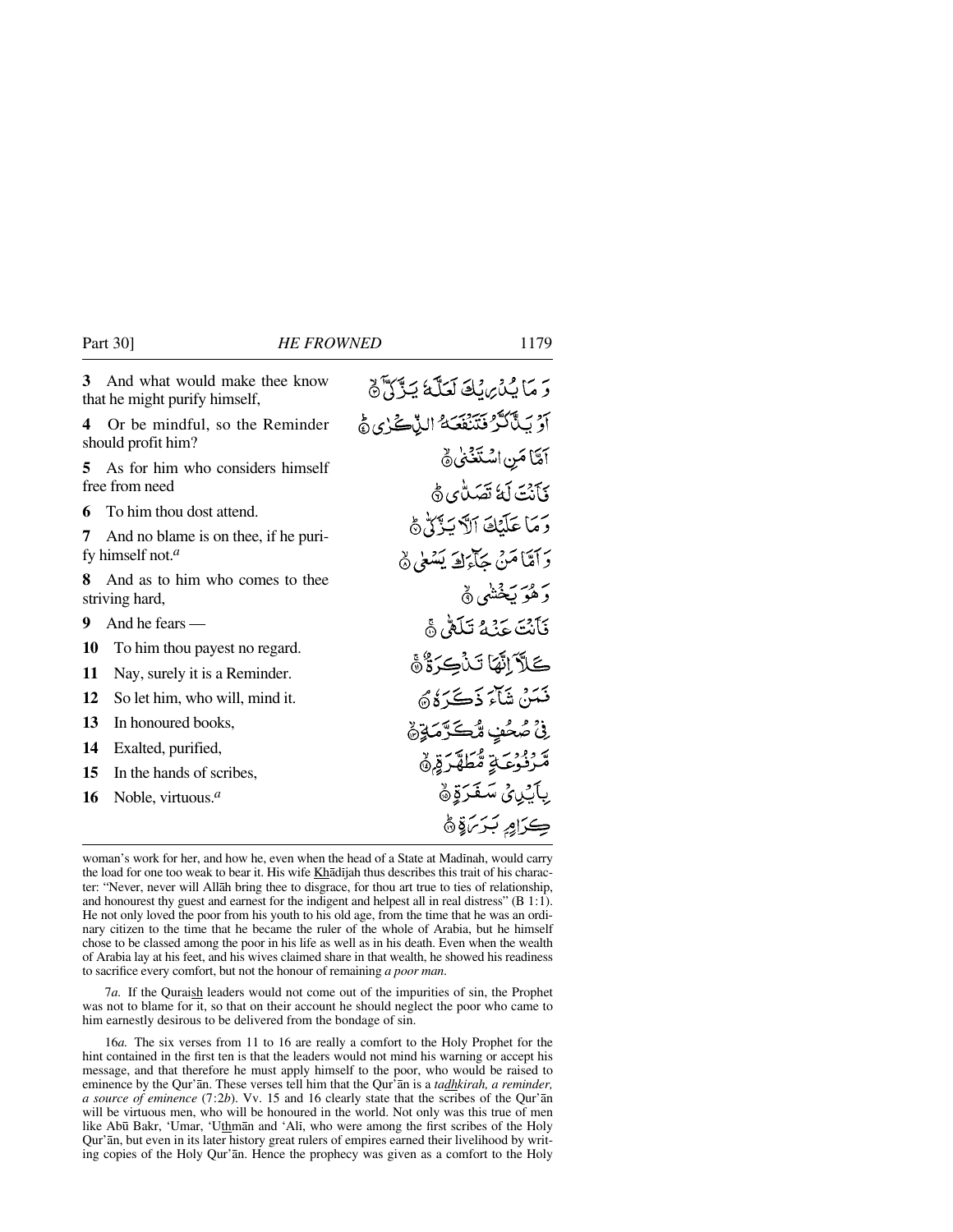| قُتِلَ الْإِنْسَانُ مَآ أَكْفَرَهُ ﴾                     |
|----------------------------------------------------------|
| ِ مِنۡ آَیِّ شَیۡۤءٗ خَلَقَهُۚ هَٰ                       |
| مِنْ تَّطْفَةٍ حْلَقَهُ نَقَلَّ بَهُ وَ                  |
| شَرَّالسَّبِيُّلَ يَسَّـرَهُ۞                            |
| ثُعرَّ أَمَاتَهُ فَأَفَيْدَهُ ۞                          |
| شُعَّراذَا شَأَءَ أَنْشَدَهُ ۞                           |
| كَلَّالَةَايَفْضِ مَا آمَرَهُ ﴾                          |
| فَلَيَنْظِرِ الْإِنْسَانُ إِلَىٰ طَعَامِهَ ﴾             |
| آتًا صَيْبَنَنَا الْبَأْءَ صَدًّاهُ                      |
| ثُمَّ شَقَقْنَا الْأَرْضَ شَقَّا <sup>ن</sup> َ          |
| فَأَنْبَثْنَا فِيُهَاجَنَّا هُ<br>وَّعِنَبًاوَّتَضْبًاهُ |
|                                                          |
| وَّيَرَانِنُوْنَ دَيْنَ مِنْ اَلِي                       |
| وَّحَدَابِيَّ غُلْبًاهُ                                  |
|                                                          |
| وَّنَاكِهَةً وَّٱتَّاهُ                                  |
| مَّتَاعًالَّكُمْ رَلِاَنْكَامِكُمْنَّ                    |
| فَإِذَاجَآءَتِ الصَّآخَةُ ۖ وَ                           |
|                                                          |

Prophet that he should not be grieved because the rich and the leaders did not accept him, for the poor who accepted him would be raised to eminence through the Holy Qur'ån.

19a. Qaddara (inf. taqdir) ordinarily signifies he made a thing according to a mea*sure*, or *proportioned it*, the significance being that God has allotted to man a certain sphere in which he can make progress. But it sometimes carries the same significance as *aqdara*, viz., *he empowered* him, *enabled* him, *rendered* him *able* (LL), and the meaning in this case would be that Allåh has not only created man, but he has also given him power and ability, so that he can make progress, if he likes.

33*a. ˝åkhkhah* literally signifies *a cry that deafens by its vehemence* (LL). Hence it is made to apply to the day of Resurrection; but it also means any calamity or misfortune, or *a severe calamity* (LL).